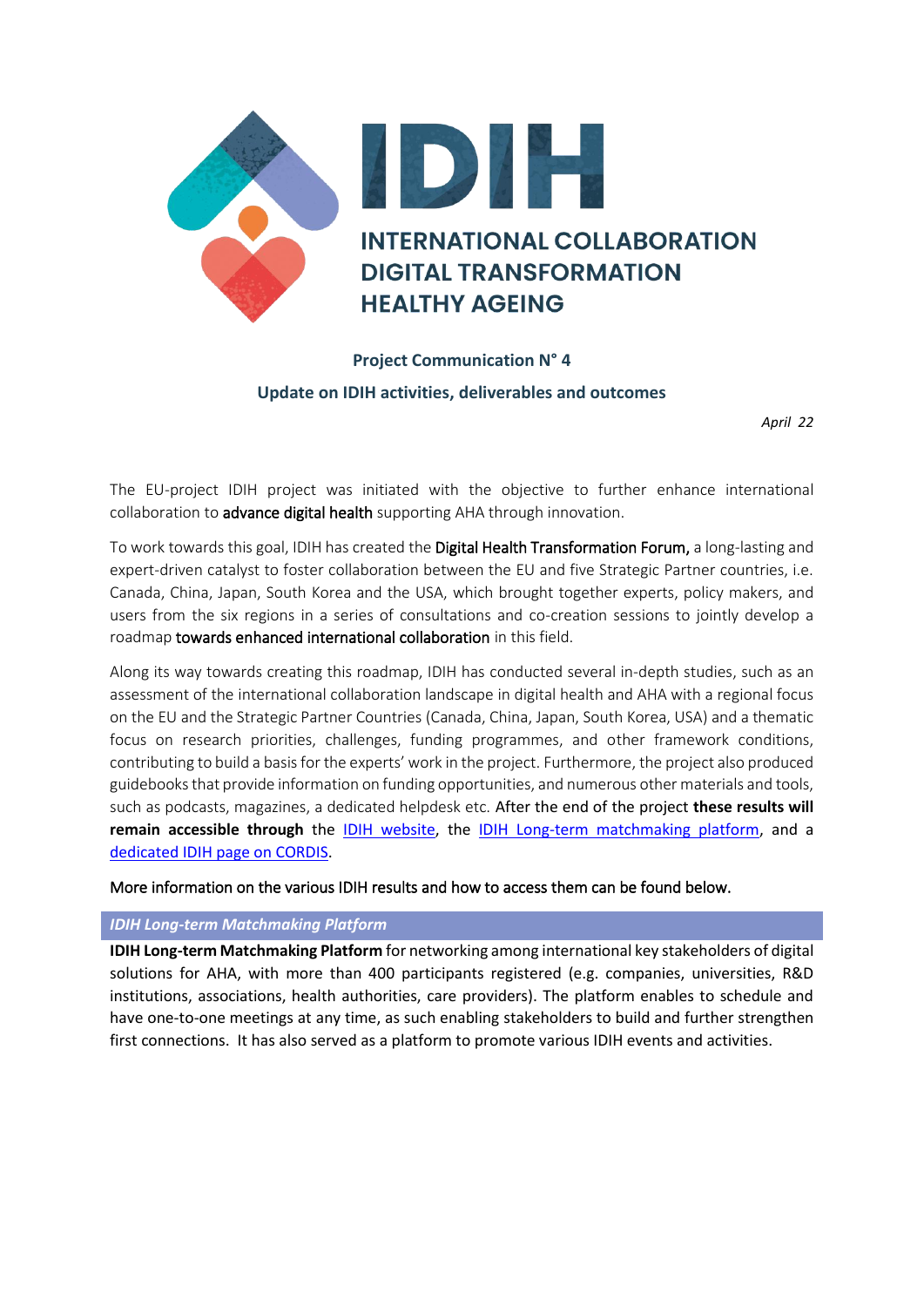

**UPDATE**: With the end of the IDIH project, this platform is now turning in the **[International Experts](https://www.enrich-global.eu/thematic-groups/health-innovation/)**  [Forum for Health Innovation,](https://www.enrich-global.eu/thematic-groups/health-innovation/) under the umbrella of the international network ENRICH GLOBAL, continuing to serve as an expert-driven and long-lasting umbrella mechanism to enhance international cooperation and policy dialogue on global health issues at large.

If you are not yet registered on the platform, but would like to become a part of the IDIH community and join the International Experts Forum for Health Innovation **[register for free](https://idih-week-2021.b2match.io/home)** now!

This will also enable you to create your online profile specifying your Area of Activity and/or expertise request/offer in a Marketplace + Schedule B2B-meetings with potential international partners.

# *IDIH Roadmap towards international collaboration in digital health for AHA*

IDIH has elaborated a roadmap to enhance international cooperation in digital health for AHA, which is the main outcome of the project. The roadmap is the result of the work of the Digital Health Transformation Forum that, through an expert-driven approach, has gathered top-notch experts, executives, and advocacy groups from the six regions covered by the consortium. The names of the IDIH experts from the six regions, as well as the organisations that they are representing are displayed below (and more information about the Forum and the experts can be foun[d here\)](https://idih-global.eu/expert-groups/).



*Figure 1: IDIH Experts of the Digital Health Transformation Forum*

This work has allowed to identify common priorities and opportunities of mutual benefit in digital health for AHA, outlining the path towards enhancing international cooperation in this domain.

The IDIH Roadmap, following a two-fold structure (WHAT to enhance & HOW to enhance), presents three Priority Topics for international collaboration identified by IDIH experts, accordingly, validated by policy makers, funding agencies and users actively involved in the project:

- Priority 1 Data Governance
- Priority 2 Digital Inclusion
- Priority 3 Interoperability by Design

Together with a detailed description of the three selected Priority Topics and their expected impacts, the Roadmap:

(1) identifies the main barriers and challenges for international collaboration and

(2) presents a comprehensive analysis of enablers and opportunities for such type of collaborations.

Additionally, in line with the United Nations decade of healthy ageing, the Roadmap presents an 8-year Action Plan until 2030 including concrete actions and recommendations for the implementation of the three Priority Topics at national/international level.

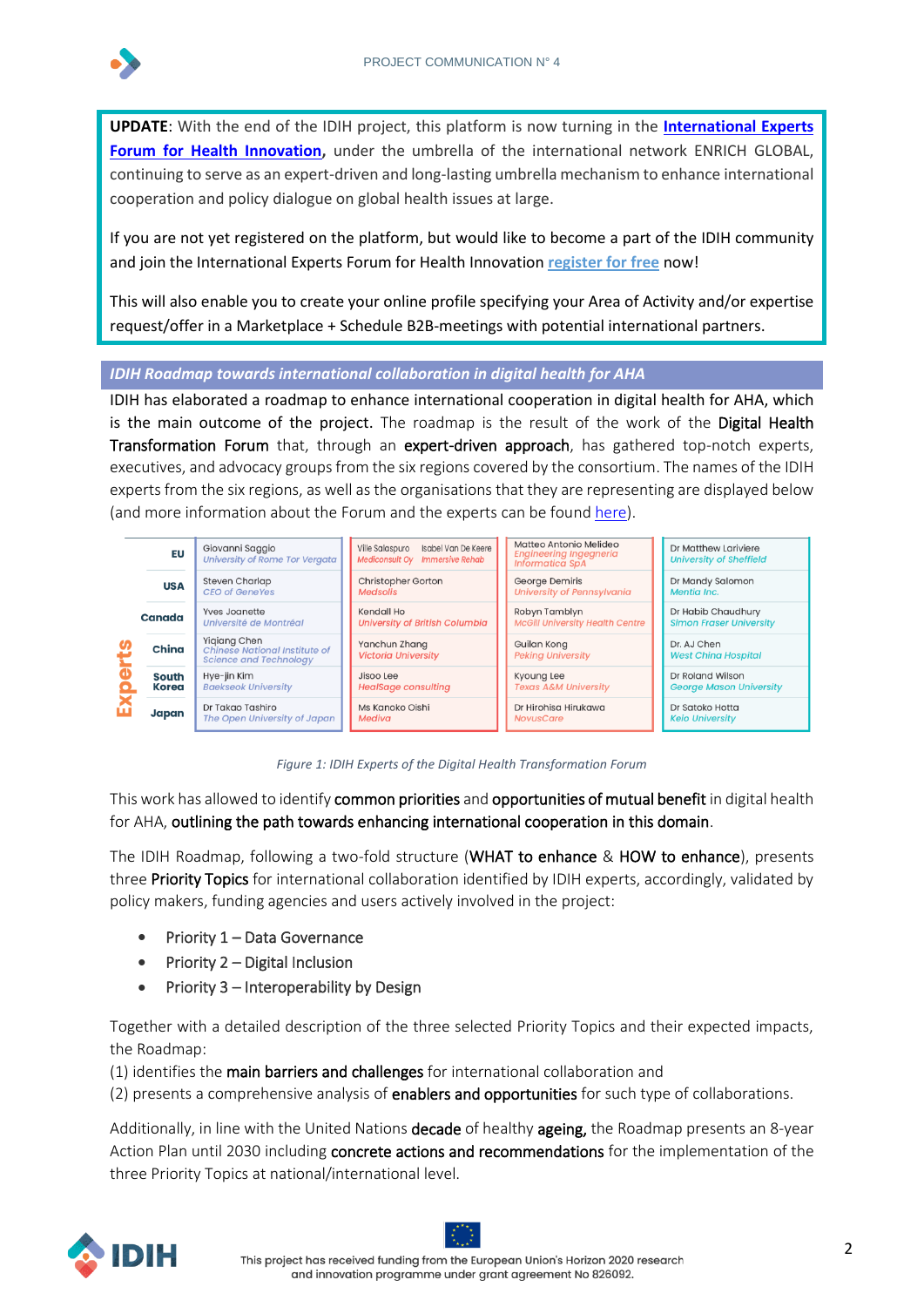

Following a dedicated dissemination strategy, the IDIH Roadmap will be distributed in two different formats (long document and short visual version) to all relevant target groups: Funding agencies & Policy makers, User& Patient associations, R&I experts, Clusters, Strategic Cluster Partnerships and Networks.

 $\triangleright$  Accessible through: will be accessible through the project website in May 2022

# *IDIH magazine – 6 editions*

The Magazines on Digital Health for Active and Healthy Ageing (AHA) – Policies, projects, initiatives, and the voice of experts in the field, are composed of 6 sections.

➢ Accessible through: <https://idih-global.eu/news-events/>



### *IDIH Helpdesk*

Ad-hoc advice to RTI stakeholders from the EU and the Strategic Partner Countries on Funding Programmes and Calls that offer opportunities for international cooperation in the field of Digital Health and AHA. **The Helpdesk will be maintained** after the end of the IDIH project as part of APRE's role as hub of the National Contact Points of Horizon Europe.

 $\triangleright$  The helpdesk service will be continued through the e-mail address [idih@apre.it](mailto:idih@apre.it) and a phone service +39 06 48 93 99 93.

# *IDIH guidebooks*

A compendium of **current and upcoming funding opportunities** addressed to RDI stakeholders, care providers and user associations supporting international cooperation in Digital Health and AHA.

➢ Accessible through[: https://idih-global.eu/outcomes/](https://idih-global.eu/outcomes/)



### *IDIH Week 2021 & 2022*

Virtual four-days events dedicated to interconnect researchers, innovators, care providers and users' associations dealing with Digital Health for AHA with different networking opportunities.

➢ Presentations, recording and videos are freely available through here: **[REPLAY - [IDIH Week](https://idih-global.eu/event/idih-week-2021-1-4-june-2021/)  [2021\]](https://idih-global.eu/event/idih-week-2021-1-4-june-2021/) | [REPLAY – [IDIH Week 2022\]](https://idih-global.eu/2022/04/05/replay-idih-week-2022-was-a-success-find-the-event-material-in-case-you-missed-it/)**

### *IDIH Factsheets*

An overview of Digital Health and AHA in the five Strategic Partner Countries of IDIH (Canada, China, Japan, South Korea, USA) summarizing R&I priorities and key funding programmes and agencies in place of the respective country.

➢ Accessible through: [Factsheet](https://idih-global.eu/wp-content/uploads/2021/06/IDIH_Canada-factsheet.pdf) [Canada,](https://idih-global.eu/wp-content/uploads/2021/06/IDIH_Canada-factsheet.pdf) [Factsheet](https://idih-global.eu/wp-content/uploads/2021/05/IDIH_China-factsheet.pdf) [China,](https://idih-global.eu/wp-content/uploads/2021/05/IDIH_China-factsheet.pdf) [Factsheet](https://idih-global.eu/wp-content/uploads/2021/04/IDIH_Japan-factsheet.pdf) [Japan,](https://idih-global.eu/wp-content/uploads/2021/04/IDIH_Japan-factsheet.pdf) [Factsheet](https://idih-global.eu/wp-content/uploads/2021/06/IDIH_South-Korea-factsheet.pdf) [South](https://idih-global.eu/wp-content/uploads/2021/06/IDIH_South-Korea-factsheet.pdf)  [Korea,](https://idih-global.eu/wp-content/uploads/2021/06/IDIH_South-Korea-factsheet.pdf) [Factsheet](https://idih-global.eu/wp-content/uploads/2021/06/IDIH_USA-factsheet.pdf) [USA](https://idih-global.eu/wp-content/uploads/2021/06/IDIH_USA-factsheet.pdf)